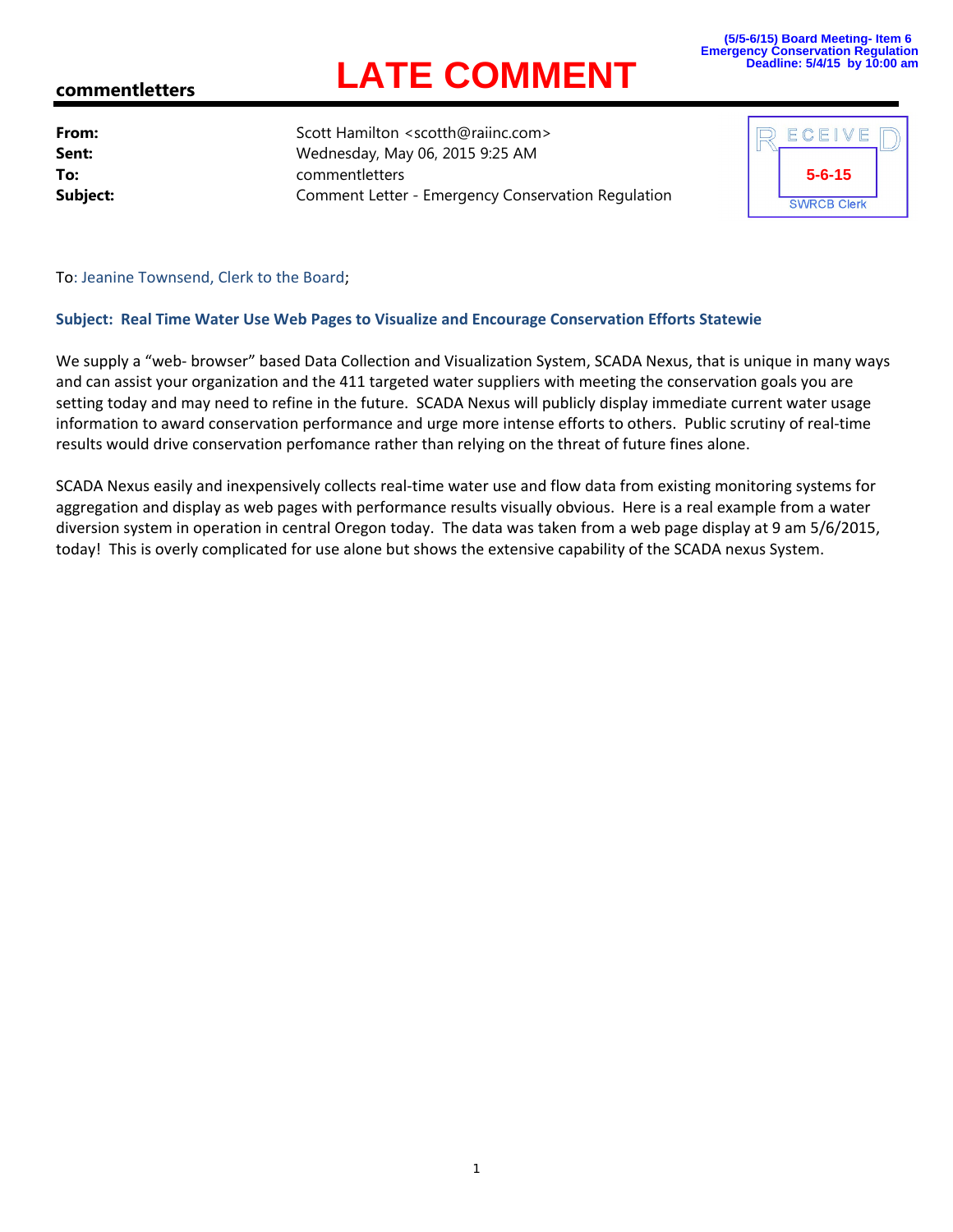

- The "Flow Rate" graphs could easily have "Conservation Target Lines" applied representing the desired Drought Performance Levels for immediate feedback on achieving the goals you are setting.
- Summarized and totalized flow and use data would be available at least every 5‐minutes with our system for state wide results analysis.
- SCADA Nexus provides almost "immediate view" of conservation success/failure versus the proposed "one month after the fact" reporting system proposed.
- With the information available in the public venue all existing information system outlets would be able to cheer the successes and urge improvement to those in need of such on a nearly continuous basis.

Our team working with your team could have much of the system operational in a month. We expect complete operation in two months.

Contact us for added information.

**Scott**